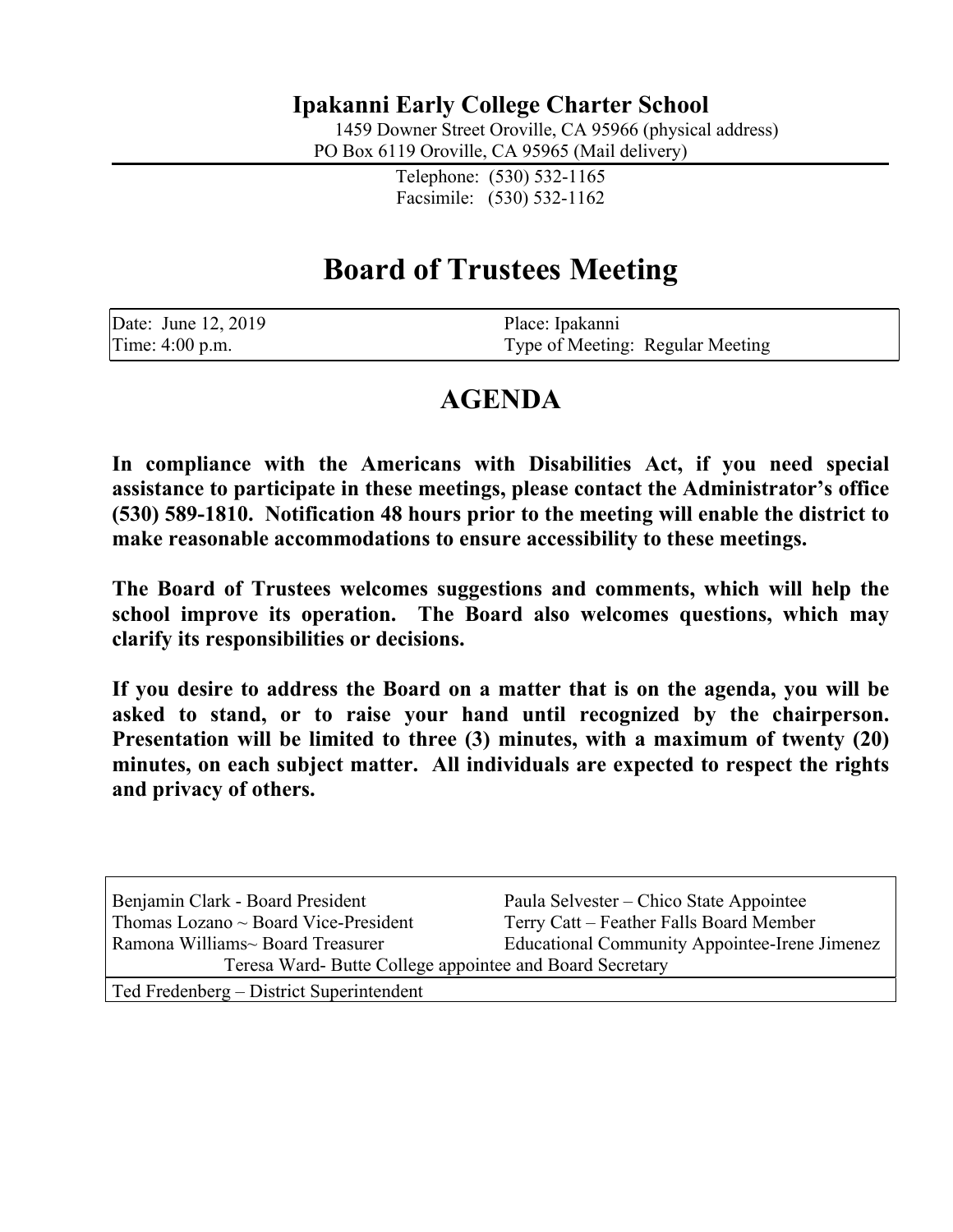**Ipakanni Early College Charter School Agenda – Wednesday June 12, 2019** Regular Board Meeting Page 2 of 3

 $\mathcal{L}_\text{max}$  , and the set of the set of the set of the set of the set of the set of the set of the set of the set of the set of the set of the set of the set of the set of the set of the set of the set of the set of the

#### **PRELIMINARY:**

| 1.0 | $()$ Call to order – Time              |                                                                                                                                                                                                                      |                                                                    |                              |  |
|-----|----------------------------------------|----------------------------------------------------------------------------------------------------------------------------------------------------------------------------------------------------------------------|--------------------------------------------------------------------|------------------------------|--|
|     | Roll Call:                             | Benjamin Clark, Board President<br>Thomas Lozano, Vice-President<br>Ramona Williams, Treasurer<br>Teresa Ward, Secretary<br>Paula Selvester, Board Member<br>Terry Catt, Board Member<br>Irene Jimenez, Board Member | <b>PRESENT</b><br>$\left( \ \right)$<br>$\Box$<br>$\left( \right)$ |                              |  |
|     | Others Present:                        | Walter Gramps, Administrator                                                                                                                                                                                         | $\left( \right)$                                                   |                              |  |
| 2.0 | <b>BOARD ITEMS:</b>                    |                                                                                                                                                                                                                      |                                                                    |                              |  |
|     | 2.1 Adoption of Agenda                 |                                                                                                                                                                                                                      |                                                                    | <b>ACTION</b>                |  |
|     | Motion                                 | Second<br>Vote                                                                                                                                                                                                       |                                                                    |                              |  |
|     | 2.2 Approval of April 29, 2019 Minutes |                                                                                                                                                                                                                      |                                                                    | <b>ACTION</b><br>Exhibit 2.2 |  |
|     | Motion                                 | Second<br>Vote                                                                                                                                                                                                       |                                                                    |                              |  |
|     |                                        |                                                                                                                                                                                                                      |                                                                    |                              |  |

#### 3.0 **PUBLIC PRESENTATIONS**:

This is the time the President will invite anyone in the audience wishing to address the Board on a matter not listed on the agenda to make a presentation. Presentations will be limited to five (5) minutes; maximum for twenty (20) minutes to each subject matter. State law prohibits the Board from taking action and possible discussion on any item presented if it is not listed on the agenda.

#### 4.0 **STAFF PRESENTATION:**

This is the time the President will invite any member of the district staff wishing to address the Board on a matter not listed on the agenda to make a presentation. Presentations will be limited to five (5) minutes; maximum for twenty (20) minutes to each subject matter. State law prohibits the Board from taking action and possible discussion on any item presented if it is not listed on the agenda.